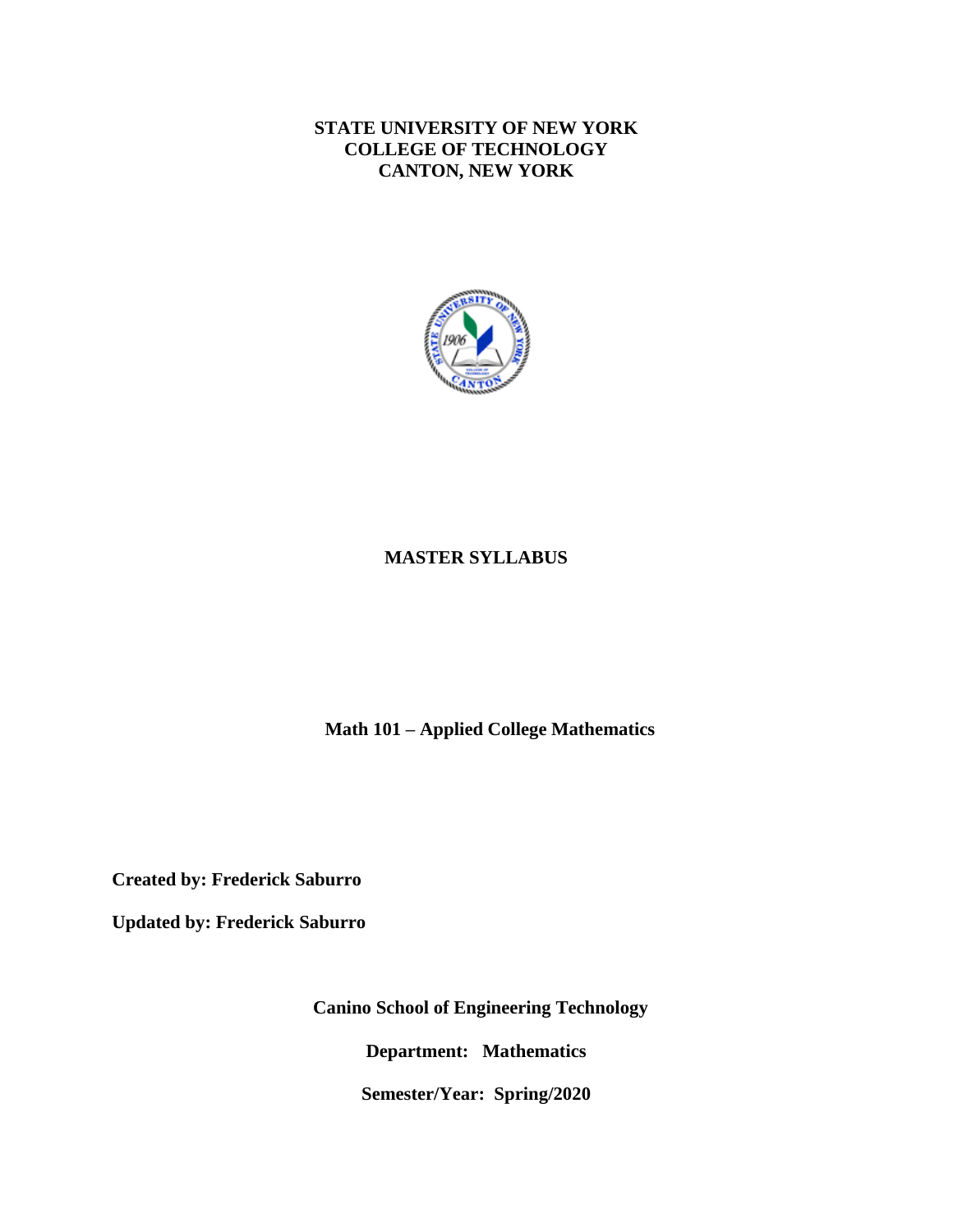# **A. TITLE**: **Applied College Mathematics**

# **B. COURSE NUMBER: MATH 101**

#### **C. CREDIT HOURS:** Credit Hours: 4

Lecture Hours: 4 per week Lab Hours: 0 per week

Course Length: 15 weeks

# **D. WRITING INTENSIVE COURSE**: No

# **E. GER CATEGORY: None:**

# **F. SEMESTER(S) OFFERED: Fall**

# **G. COURSE DESCRIPTION:**

This course is designed to prepare students for success in technical and pre-engineering technology programs. It assumes an algebraic background at an introductory level. The course connects mathematical concepts and procedures to real-life applications relevant to a variety of technical trade fields. Applications using algebra concepts are stressed in this course.

#### **H. PRE-REQUISITES: None**

# **I. CO-REQUISITES: None**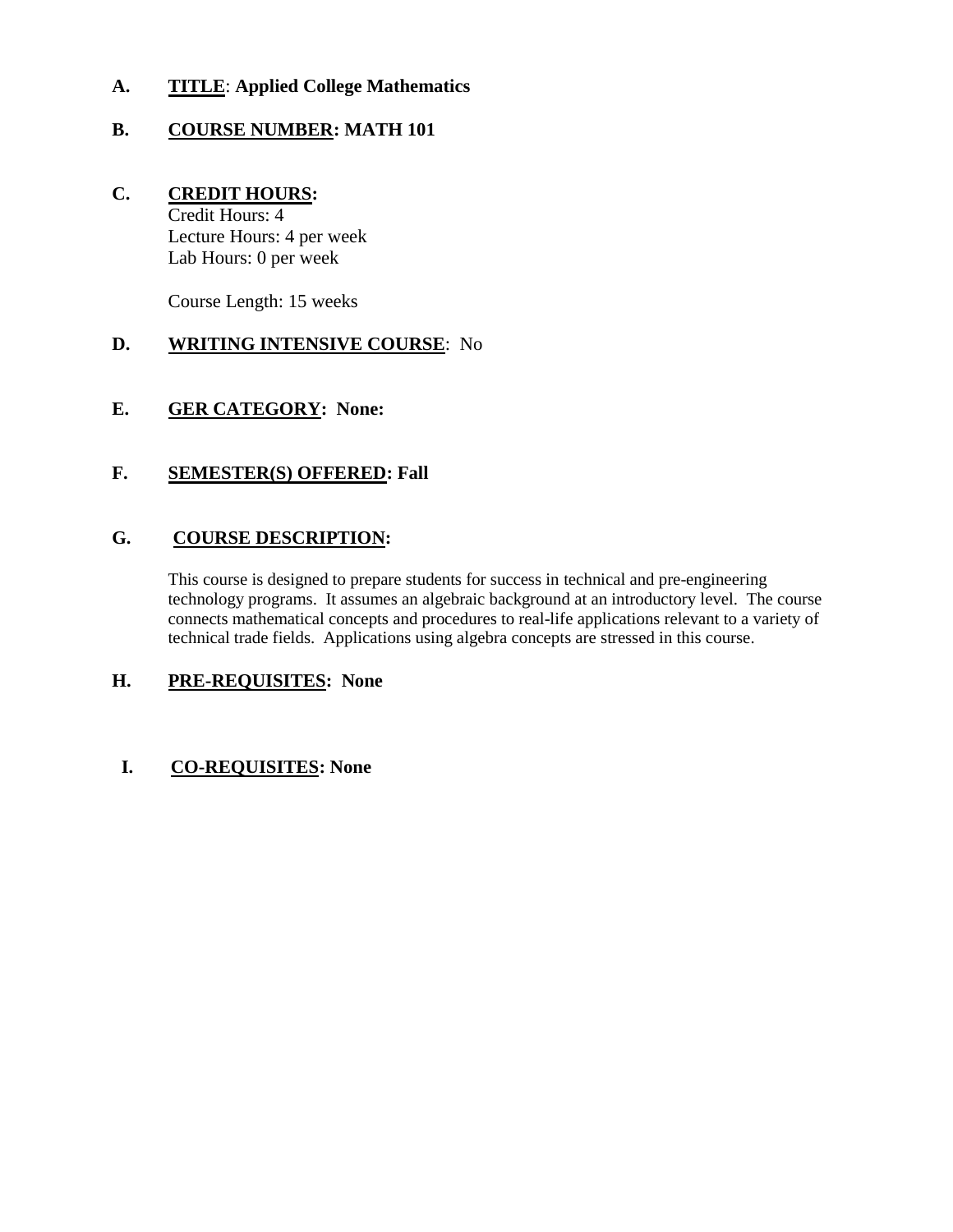# **J. STUDENT LEARNING OUTCOMES:**

By the end of this course, the student will be able to:

|    | <b>Course Student Learning</b><br><b>Outcome [SLO]</b>                                                                                        | <b>Program Student</b><br><b>Learning Outcome</b><br>[PSLO] | <b>GER</b><br>[If Applicable] | <b>ISLO &amp; SUBSETS</b> |            |
|----|-----------------------------------------------------------------------------------------------------------------------------------------------|-------------------------------------------------------------|-------------------------------|---------------------------|------------|
|    | 1. Perform multistep<br>calculations with the aid of a<br>calculator.                                                                         |                                                             |                               | 3-Foundational Skills     | <b>QTR</b> |
| 2. | Use Dimensional Analysis to<br>perform basic conversions<br>for units of measurement<br>within and between the<br>English and Metric systems. |                                                             |                               | 3-Foundational Skills     | QTR        |
| 3. | Graph linear equations.                                                                                                                       |                                                             |                               | 3-Foundational Skills     | <b>QTR</b> |
| 4. | Solve multi-step equations,<br>manipulate formulas, and<br>solve a system of linear<br>equations.                                             |                                                             |                               | 3-Foundational Skills     | <b>QTR</b> |
| 5. | Organize the solution to a<br>problem and use estimation<br>to determine the<br>reasonableness of the<br>answer.                              |                                                             |                               | 3-Foundational Skills     | <b>QTR</b> |
|    | <b>KEV</b>                                                                                                                                    | <b>Institutional Student Learning Outcomes HSLO 1</b>       |                               | 51.                       |            |

| KEY              | <b>Institutional Student Learning Outcomes [ISLO <math>1-5</math>]</b> |  |  |  |  |  |
|------------------|------------------------------------------------------------------------|--|--|--|--|--|
| <b>ISLO</b>      | <b>ISLO &amp; Subsets</b>                                              |  |  |  |  |  |
| #                |                                                                        |  |  |  |  |  |
| 1                | <b>Communication Skills</b>                                            |  |  |  |  |  |
|                  | Oral [O], Written [W]                                                  |  |  |  |  |  |
| $\mathbf{2}$     | <b>Critical Thinking</b>                                               |  |  |  |  |  |
|                  | Critical Analysis [CA], Inquiry & Analysis [IA], Problem               |  |  |  |  |  |
|                  | Solving [PS]                                                           |  |  |  |  |  |
| 3                | <b>Foundational Skills</b>                                             |  |  |  |  |  |
|                  | Information Management [IM], Quantitative Lit, /Reasoning              |  |  |  |  |  |
|                  | [OTR]                                                                  |  |  |  |  |  |
| $\boldsymbol{4}$ | <b>Social Responsibility</b>                                           |  |  |  |  |  |
|                  | Ethical Reasoning [ER], Global Learning [GL],                          |  |  |  |  |  |
|                  | Intercultural Knowledge [IK], Teamwork [T]                             |  |  |  |  |  |
| 5                | <b>Industry, Professional, Discipline Specific Knowledge and</b>       |  |  |  |  |  |
|                  | <b>Skills</b>                                                          |  |  |  |  |  |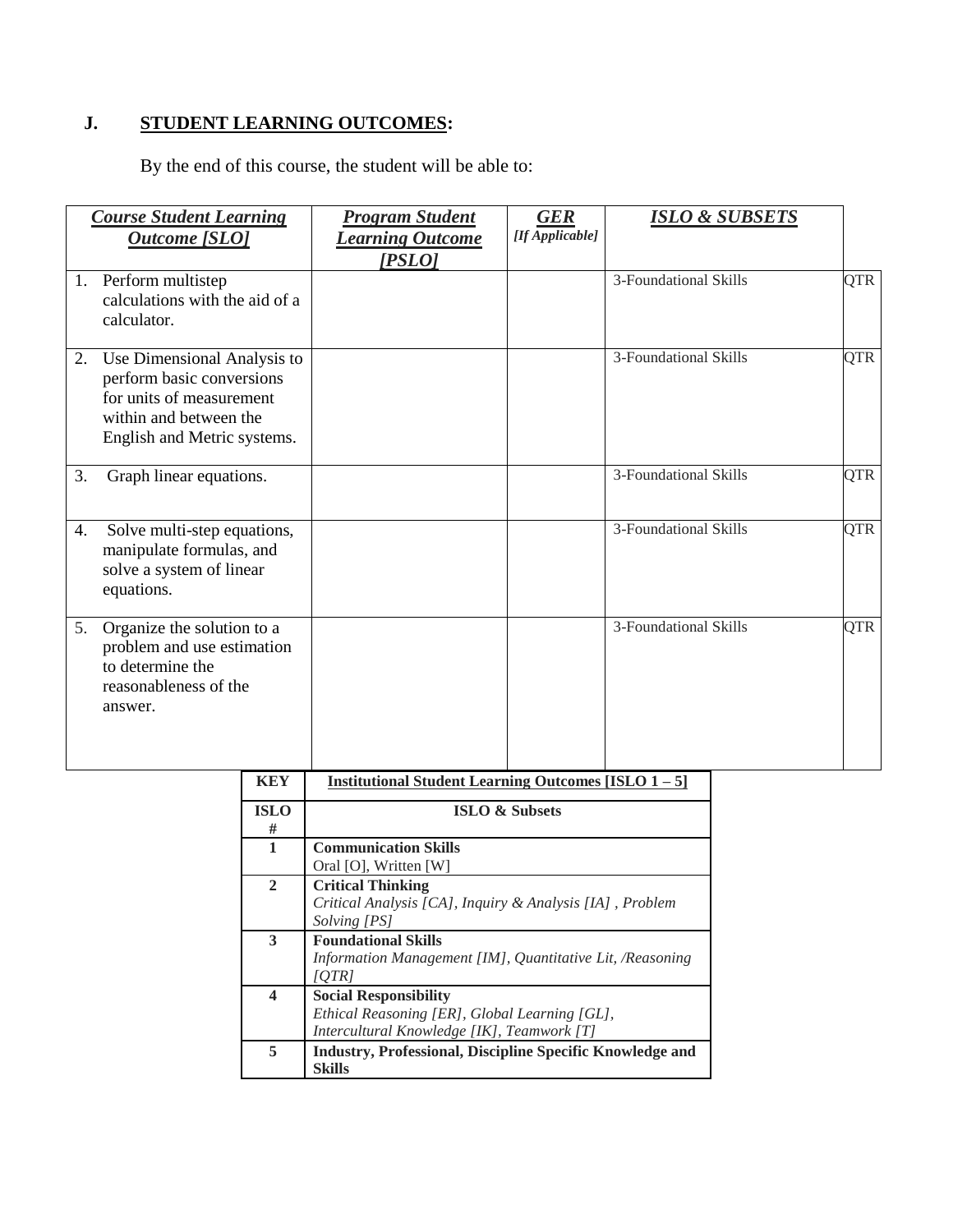# **K. APPLIED LEARNING COMPONENT:** No

# **L. TEXTS:**

Carman and Saunders (2014), *Mathematics for the Trades: A Guided Approach (10th Ed*.*).* Boston, MA: Pearson Education. Other sources.

# **M. REFERENCES: N/A**

#### **N. EQUIPMENT: None**

**O. GRADING METHOD:** A - F

# **P. SUGGESTED MEASUREMENT CRITERIA/METHODS:**

- Homework
- Quizzes
- Exams
- Participation
- Projects

#### **Q. DETAILED COURSE OUTLINE:**

- I. Ratio, Proportion, and Percent
	- A. Review of ratio and proportion
	- B. Review of percent
	- C. Applications of percent calculations, to include:
		- 1.Calculate work orders
		- 2.Determine energy efficiency
	- D. Applications of ratio and proportion, to include:
		- 1.Oil to fuel ratios
		- 2.Compression ratios
		- 3.Gear ratios

#### II. Measurement

- A. Working with measurement numbers
- B. Read a ruler, a dial and Vernier caliper, and a micrometer
- C. Decimal equivalences of quarters and eights
- D. English units and unit conversion
- E. Metric units and unit conversion
- F. English-Metric conversions and Metric-English conversions
- G. Inch-lb, foot-lb, and Nm
- H. Applications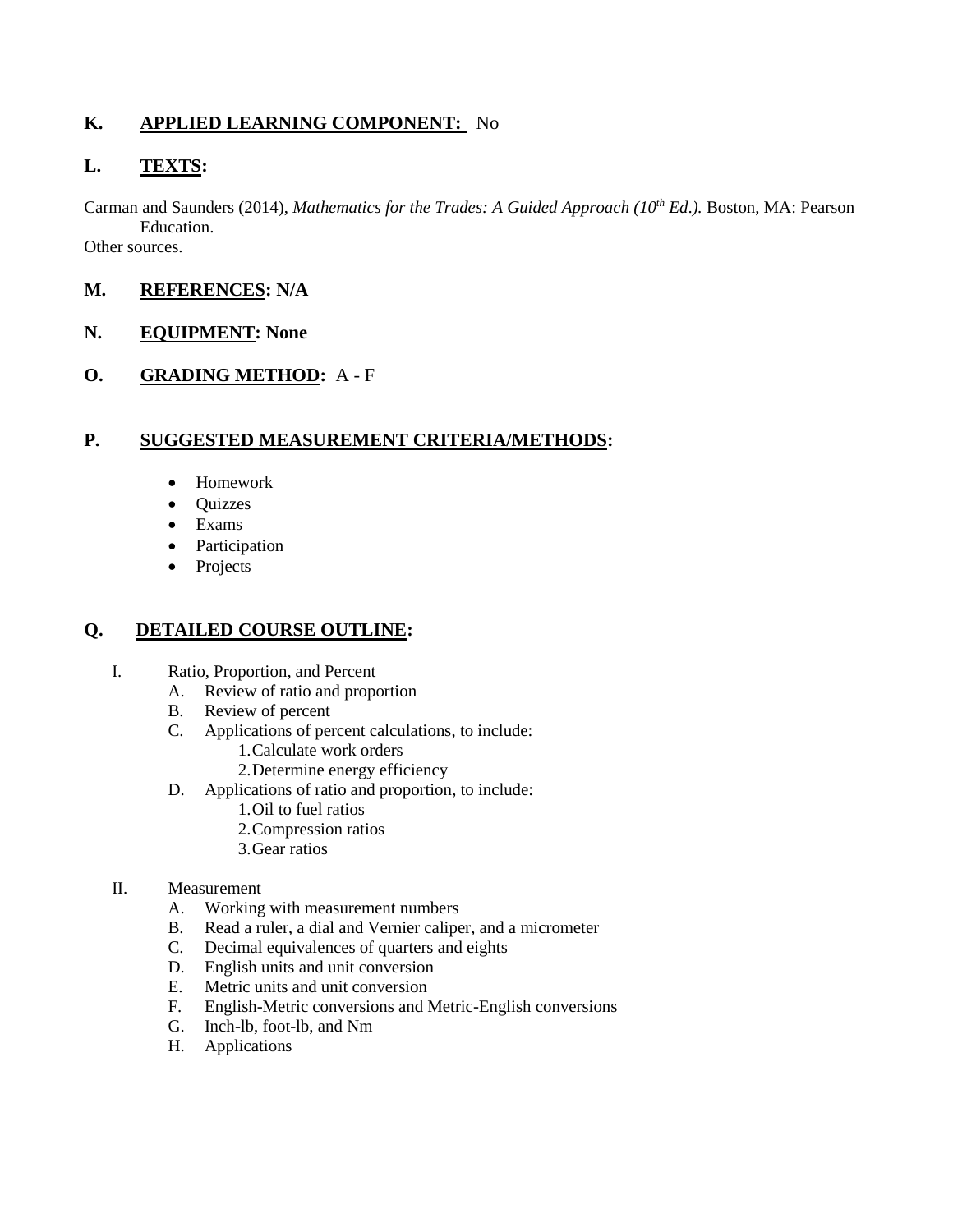#### III. Algebra Topics

- A. Exponents and square roots
- B. Order of operations
- C. Scientific notation
- D. Evaluating algebraic expressions and formulas
- E. Solve simple equations involving one variable
- F. Solve more complex equations:
	- 1.With parenthesis
	- 2.Variables on both sides of an equation
- G. Manipulating formulas,
- H. Applications, to include:
	- 1.Kirchhoff's Law
	- 2.Ideal Gas Law
	- 3.Boyle's Law
- IV. Practical Plane Geometry
	- A. Labeling, measuring, and drawing angles
	- B. Area and perimeter of polygons
	- C. Pythagorean theorem
	- D. Circumference and area of circles
	- E. Applications, to include:
		- 1.Cam duration
		- 2.Cam overlap
- V. Solid Figures Volume and Surface Area
	- A. Prisms and cylinders
	- B. Pyramids and cones
	- C. Spheres
	- D. Cones
	- E. Applications, to include:

1.Calculate displacement when bore and/or stroke is varied. 2.Ideal Gas Law

- VI. Trigonometry
	- A. Angles
	- B. Trigonometric ratios
	- C. Solving right triangles
	- D. Applications, to include: 1.Sine Bar
- VII. Systems of equations
	- A. Solve by graphing
	- B. Solve by substitution
	- C. Solve by elimination
	- D. Applications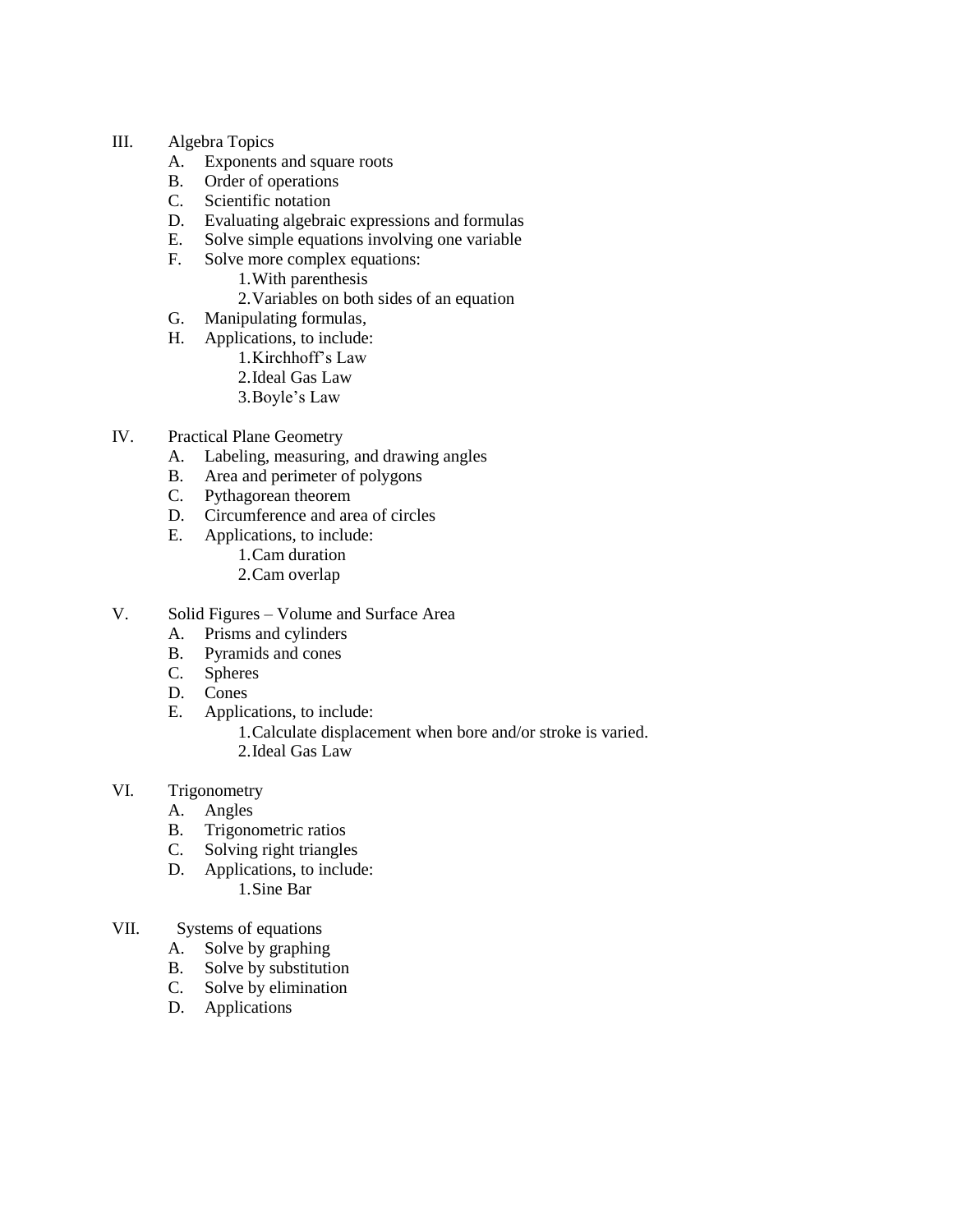#### VIII. Hexadecimal

- A. Change to Base 2
- B. Change to Base 10
- C. Applications

# IX. Switching Circuits

- A. Use symbolic statements to represent Series and Parallel Circuits<br>B. Draw Switching Circuits that represent symbolic statements
- B. Draw Switching Circuits that represent symbolic statements<br>C. Equivalent Circuits
- Equivalent Circuits

# **R. LABORATORY OUTLINE: None**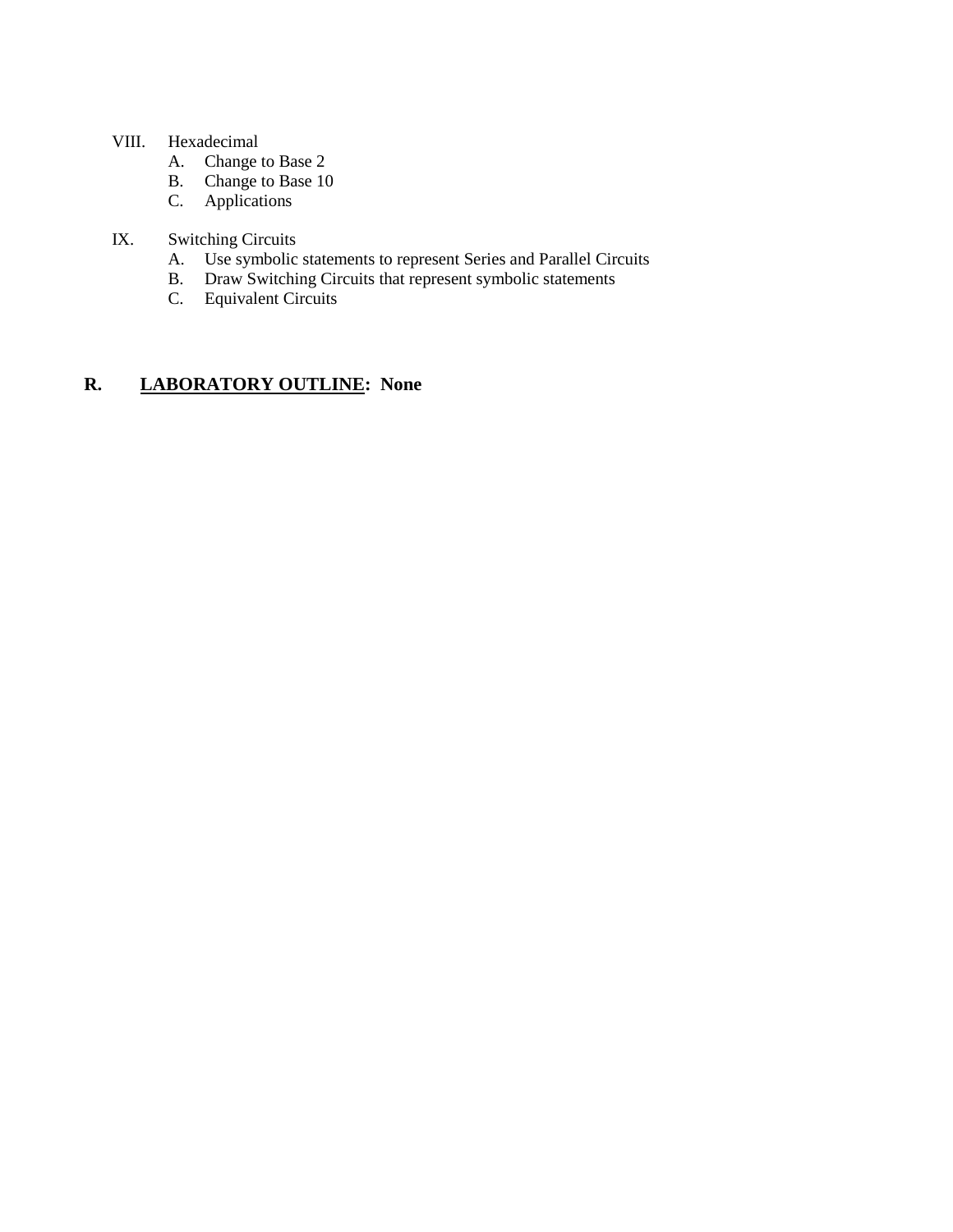# **STATE UNIVERSITY OF NEW YORK COLLEGE OF TECHNOLOGY CANTON, NEW YORK**



# **MASTER SYLLABUS**

 **Math 101 – Applied College Mathematics**

**Created by: Frederick Saburro**

**Updated by: Frederick Saburro**

**Canino School of Engineering Technology**

**Department: Mathematics**

**Semester/Year: Spring/2019**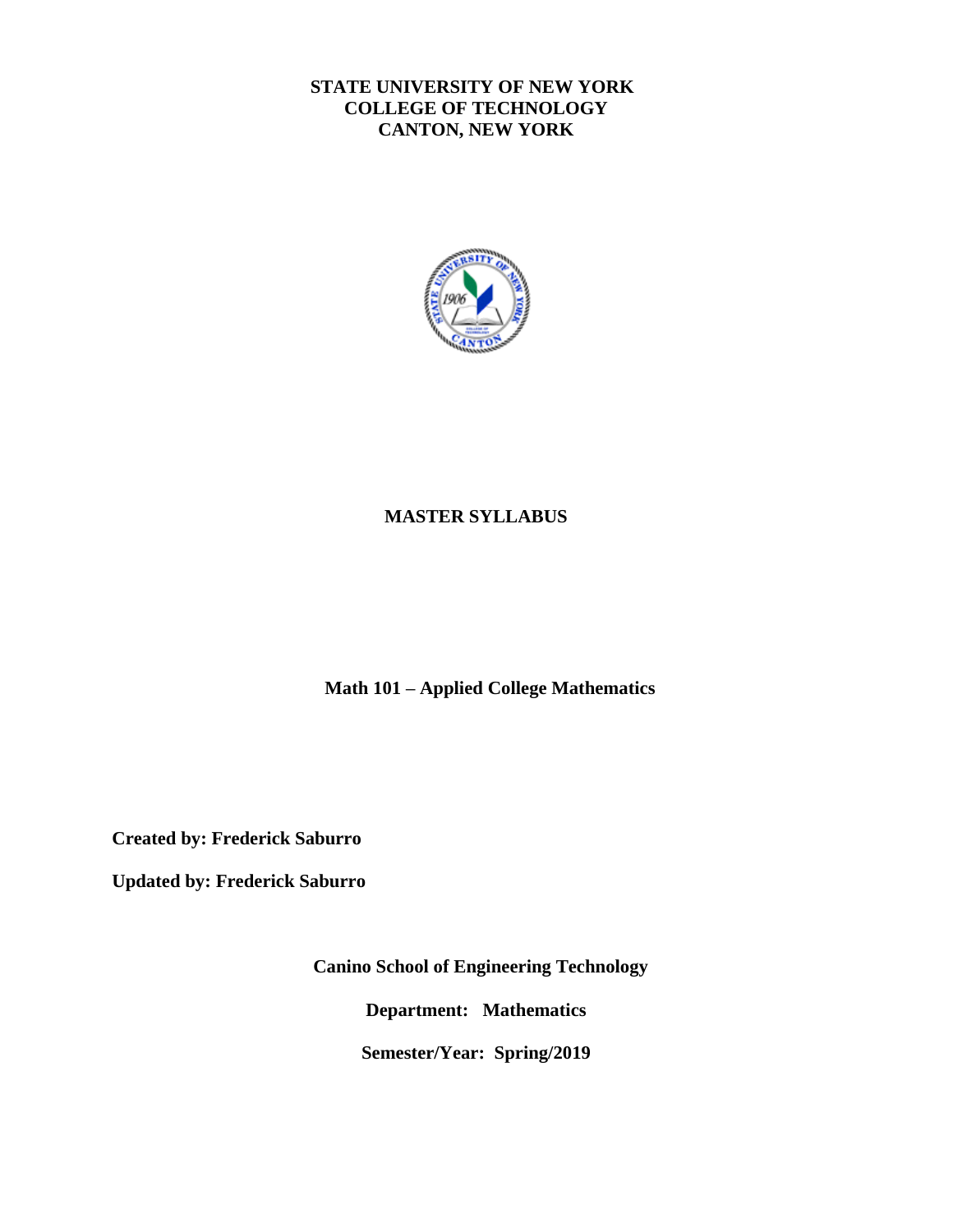- **A. TITLE**: **Applied College Mathematics**
- **B. COURSE NUMBER: Math 101**
- **C. CREDIT HOURS: 3 credit hour(s) per week for 15 weeks**
- **D. WRITING INTENSIVE COURSE**: No
- **E. GER CATEGORY: None:**

# **F. SEMESTER(S) OFFERED: Fall**

#### **G. COURSE DESCRIPTION:**

This course is designed to prepare students for success in technical and pre-engineering technology programs. It assumes an algebraic background at an introductory level. The course connects mathematical concepts and procedures to real-life applications relevant to a variety of technical trade fields. Applications using algebra concepts are stressed in this course.

# **H. PRE-REQUISITES: None**

#### **CO-REQUISITES: None**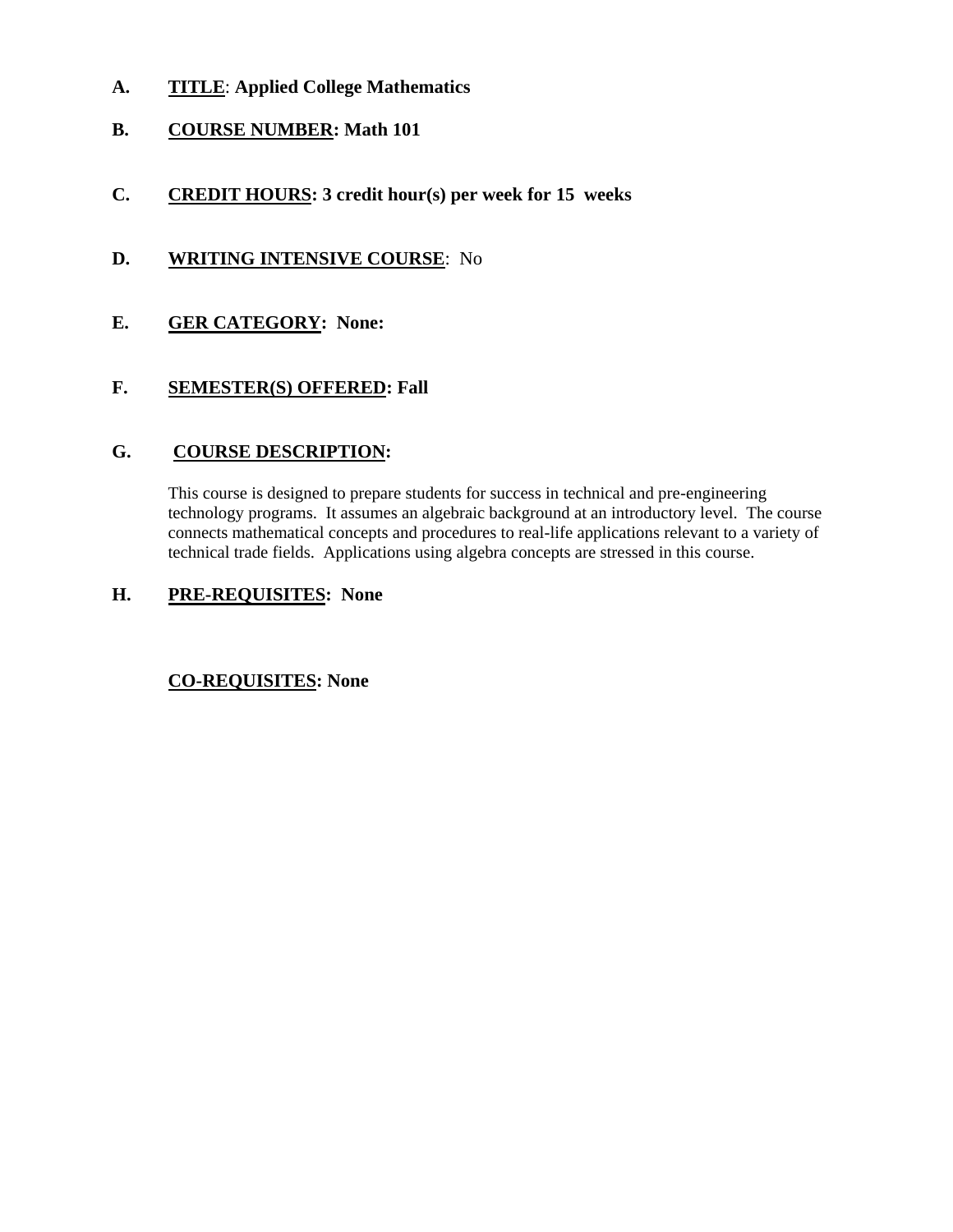# **I. STUDENT LEARNING OUTCOMES:**

By the end of this course, the student will be able to:

| <b>Course Student Learning Outcome</b><br>[SLO]                                                                                                  | <b>Program Student Learning</b><br><b>Outcome</b> | <b>GER</b><br>[If Applicable] | <b>ISLO &amp; SUBSETS</b> |            |
|--------------------------------------------------------------------------------------------------------------------------------------------------|---------------------------------------------------|-------------------------------|---------------------------|------------|
|                                                                                                                                                  | [PSLO]                                            |                               |                           |            |
| Perform multistep calculations with<br>1.<br>the aid of a calculator.                                                                            |                                                   |                               | 3-Foundational Skills     | <b>QTR</b> |
| Use Dimensional Analysis to<br>2.<br>perform basic conversions for units<br>of measurement within and between<br>the English and Metric systems. |                                                   |                               | 3-Foundational Skills     | <b>QTR</b> |
| 3.<br>Graph linear equations.                                                                                                                    |                                                   |                               | 3-Foundational Skills     | <b>QTR</b> |
| 4.<br>Solve multi-step equations,<br>manipulate formulas and solve a<br>system of linear equations.                                              |                                                   |                               | 3-Foundational Skills     | <b>QTR</b> |
| Organize the solution to a<br>5.<br>problem and use estimation to<br>determine the reasonableness of<br>the answer.                              |                                                   |                               | 3-Foundational Skills     | <b>QTR</b> |
| 6.<br>Organize the solution to a<br>problem and use estimation to<br>determine the reasonableness of<br>the answer.                              |                                                   |                               | 3-Foundational Skills     | <b>QTR</b> |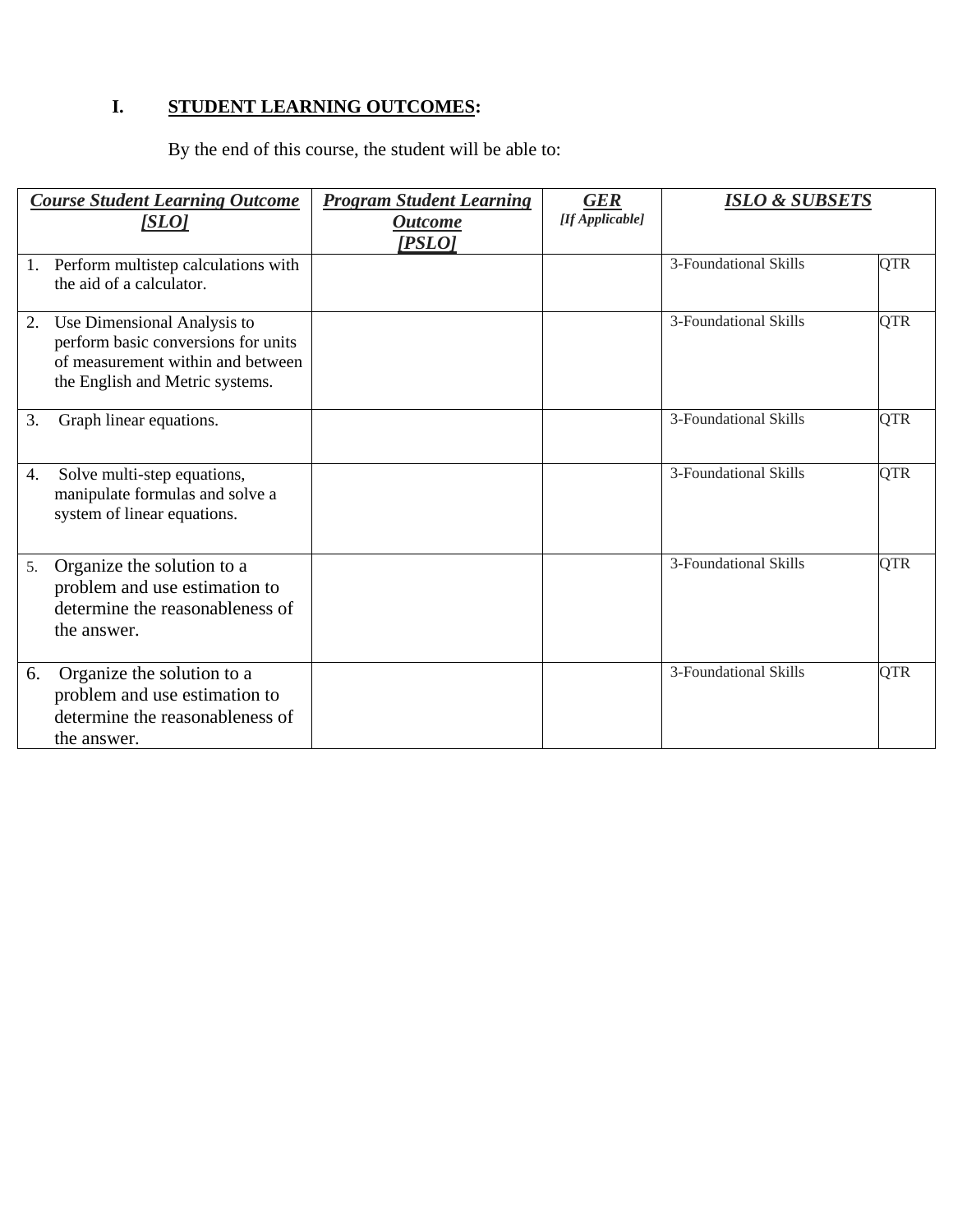# **J. APPLIED LEARNING COMPONENT:** No

# **K. TEXTS:**

Carman and Saunders (2014), *Mathematics for the Trades: A Guided Approach (10th Ed*.*).* Boston, MA: Pearson Education.

### **L. REFERENCES: N/A**

### **M. EQUIPMENT: None**

**N. GRADING METHOD:** A - F

# **O. SUGGESTED MEASUREMENT CRITERIA/METHODS:**

- Homework
- Ouizzes
- Exams
- Participation
- Projects

# **P. DETAILED COURSE OUTLINE:**

- I. Ratio, Proportion, and Percent
	- A. Review of ratio and proportion
	- B. Review of percent
	- C. Applications of percent calculations
	- D. Applications of ratio and proportion
- II. Measurement
	- A. Working with measurement numbers
	- B. English units and unit conversion
	- C. Metric units
	- D. English-Metric conversions and Metric-English conversions
	- E. Technical applications with measurement
- III. Pre-Algebra Topics
	- A. Exponents and square roots
	- B. Order of operations with exponents
	- C. Scientific notation and powers of 10
	- D. Technical applications using exponents and scientific notation
- IV. Basic Algebra
	- A. Algebraic language and formulas
	- B. Algebraic expressions
	- C. Evaluating formulas
	- D. Evaluate literal expressions
	- E. Solve simple equations
	- F. Graph linear equations